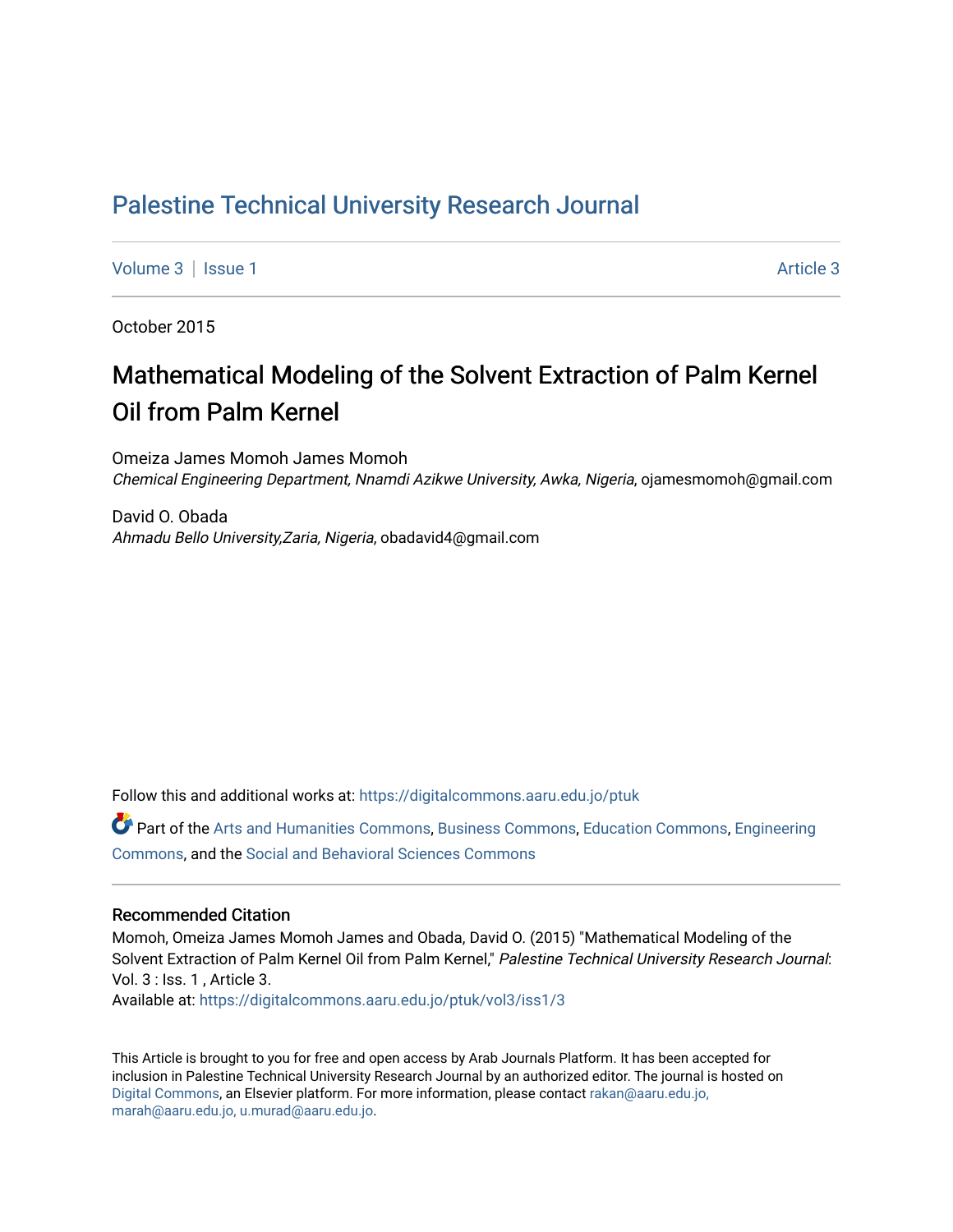

# **Mathematical Modeling of the Solvent Extraction of Palm Kernel Oil from Palm Kernel**

Omeiza James Momoh<sup>1</sup>, Vincent Nwoya Okafor<sup>1</sup>, & David Olubiyi Obada<sup>2</sup>

1 Chemical Engineering Department, Nnamdi Azikwe University, Awka, Nigeria 2 Mechanical Engineering Department, Ahmadu Bello University, Zaria, Nigeria

\* Email: obadavid4@gmail.com, ojamesmomoh@gmail.com

Received 30 January 2015, Accepted 17 March 2015, Published 21 March 2015

**Abstract:** The model for the solvent extraction of palm kernel oil from palm kernel was generated for the process at varied particle sizes of palm kernel, temperature of extraction, duration of extraction and mass of palm kernel respectively using Least Square Linear Equation. Petroleum ether was used as solvent to carry out the extraction in a soxhlet apparatus. The percentage oil yield was determined for every extraction carried out. The experimental results obtained showed that percentage oil yield decreases with increase in particle size and mass, but increases with increase in the temperature and duration of extraction. The characterization of the extracted oil was also done to determine its physiochemical properties, which revealed palm kernel oil as non-drying oil. Statistical analyses of the percentage oil yield of each variable studied were carried out followed by the modeling of the extraction process for each parameter using least square linear equation. The interpretation of the model developed revealed a model which was significant in the variations obtained from the experimental results.

**Key words**: Palm Kernel, Modeling, Extraction, Least square, Solvent

## **Introduction**

Oil seeds are essentially valued for the oil obtained through extraction from the fruit and/or seed obtained from them. Palm kernel oil is a primary raw material for some key manufacturing industries,and it finds useful application in the food and beverage, chemical and pharmaceutical industries for the production of refined edible oil, margarine, cosmetics, livestock feeds etc. Palm kernel oil is frequently confused with palm oil to the extent that their names are often interchanged; palm kernel oil and palm oil have different chemical and physical properties and come from different parts of tropical oil plant like the *Elaesis guineesis* (Amira *et al*., 2014). Palm kernel oil is extracted from kernel (or seed) that is encased in the endocarp of the palm fruit while palm oil is extracted from the carotene and vitamin E-rich fleshy mesocarp of the palm fruit (Surbhi *et al*., 2012).

The extraction of oil from oil-bearing seeds can be done by mechanical or solvent method or combination of both. In mechanical extraction, expellers (also known as screw press) or hydraulic press are used. In mechanical method by screw press, a rotating screw forces the oil bearing material down the length of the cylinder pressing cage, and increasing the pressure squeezes the oil through perforation in the sides of the cage, allowing the cake then to emerge from the end of the press.

The cake obtained in the mechanical extraction of palm kernel oil still retain considerable amount of oil between 5 to 12 percent depending on the extent of extraction compared to the solvent extraction that is between 0.5 to 3.0 percent (Chin *et al*., 2001). Therefore, if it be desired to obtain larger quantities than are yielded by mechanical method, the extraction by solvent must be resorted to.

Solvent extraction of palm kernel oil is a leaching process which involves the removal of soluble fraction in the form of a solution, from an insoluble permeable solid phase which it is associated (Perry *et al*., 2003). In leaching, to separate the desired solute constituent or remove an undesired solute component from the solid phase, the solid is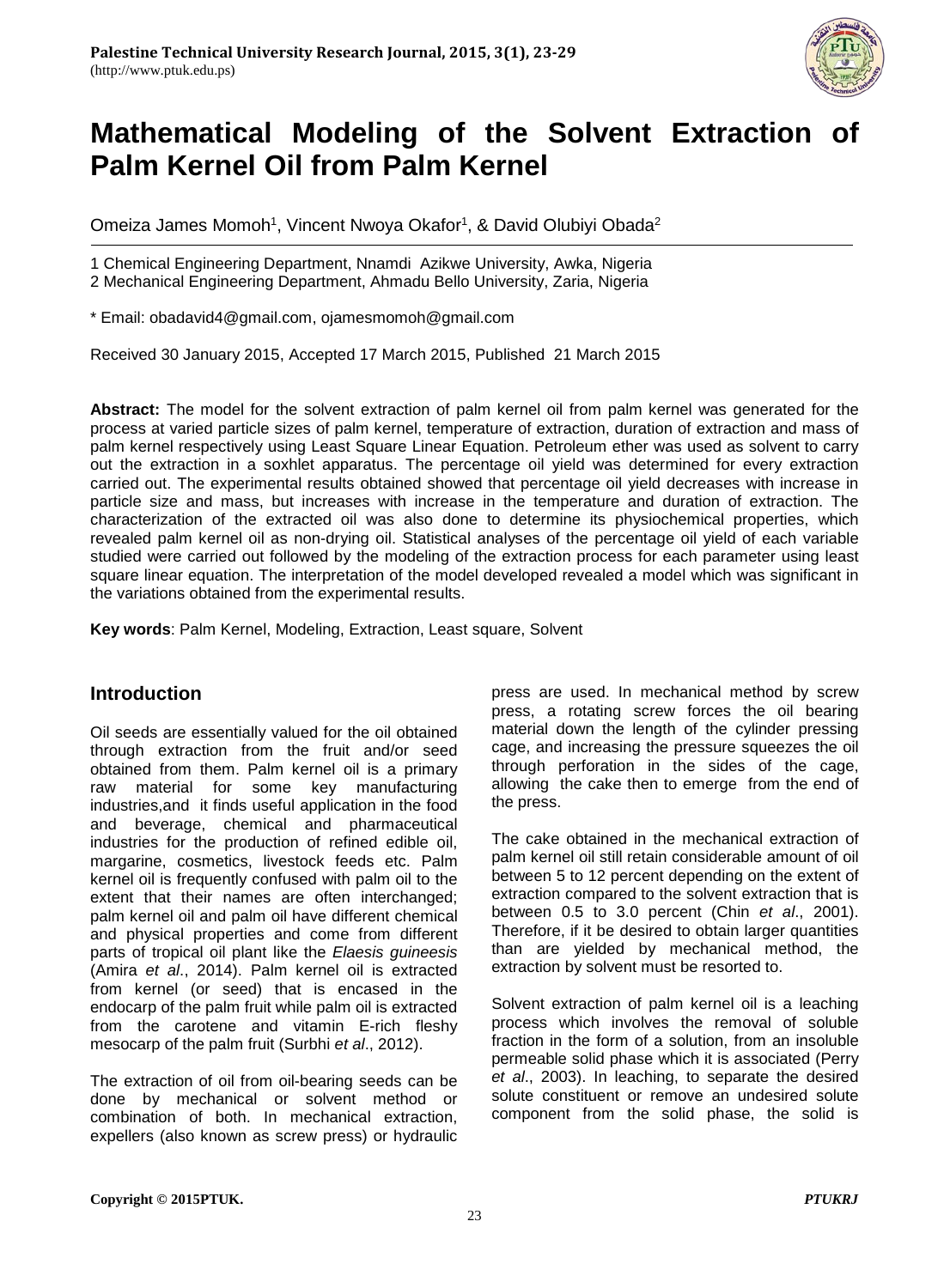contacted with a liquid phase, resulting in separation of the component originally in the solid. Generally, mathematical model describes physical/chemical process in mathematical language. It is a more convenient and economic tool to understand the factors that influence the performance of a process. Mathematical models are of great importance in engineering because they provide information about the variations in the measureable macroscopic properties of a system using output from microscopic equations which cannot usually be measured in the laboratory. On the other hand, mathematical models can lead to wrong conclusions or decisions about the system under investigation if they are not validated with experimental test (Anselmo and Monica, 2011). Nearly all applied science consist of performing experiments and interpreting the result, this may be<br>done quantitatively by taking accurate done quantitatively by taking accurate measurement of the system variables which are subsequently analyzed and correlated by investigating the general function of the system in terms of one variable influencing another.

Despite the fact that many research works such as (Eromosele,1998; Hanim, 1992; Bucic-Kojic, 2007; Sayyar,2009) investigated the factors affecting seed oil extractions, the factors affecting extraction varies for different oil seeds since the cellular structures of oilseeds varies (Olawale, 2012).

In this study, extractions parameters such as particle size, temperature of extraction, duration of extraction and mass in relations with percentage oil yield of palm kernel oil was studied using petroleum ether as solvent in a soxhlet extractor. This was followed by the physiochemical study of the extracted oil. A model was then developed for the extraction process to determine the extent to which the parameters investigated correlates to oil yield.

## **Material and methods**

## **Sample Collection and Preparation**

The palm kernel used for this research was obtained from Eastern-Nigeria. Foreign materials were handpicked from it ,before oven-drying it to constant moisture content, after which it was ground using an electric grinding machine before it was taken to the laboratory where a mechanical sieve was used to sieve it into five different particle sizes of 0.5, 1.0, 1.5, 2.0 and 2.5mm diameter and labeled sample A, B, C, D and E respectively.

## **Solvent Extraction**

The solvent extraction was carried out using petroleum ether as solvent in a soxhlet extractor. The first set of extraction was carried out using 20g of sample A, B, C, D and E respectively and the percentage oil yield for the various particle sizes was obtained using equation 1.

$$
\% \text{ Oil Yield} = \frac{\text{Mass of Sample-Mass of Case}}{\text{Mass of sample}} \times 100\% \quad (1)
$$

It should be noted that mass of sample-mass of cake = mass of oil

From the extraction result obtained at various particle sizes, sample A, with the least particle size diameter gave the highest percentage of oil yield, and as such, it was used to carry out other experiments to determine temperature and mass at varied time. The second set of extraction was carried out using 10g of sample A for a constant time of 45mins at varied temperature of 30, 35, 40, 45, 50, 55 and 60°C. The third set of extraction was carried out for time variation of 20, 30, 40, 50, 60, 70 and 80 mins, the last set of extraction was carried out at varied mass of 20, 30, 40, 50, 60 and 70g respectively in each case, percentage oil yield was determined.

## **Characterization of the Extracted Oil**

The following physiochemical properties of the extracted oil- saponification value, acid value, free fatty (FFA), iodine value, refractive index, peroxide value, specific gravity value (S.G) were carried out to ascertain its quality, purity and for its identification using the procedures in (Onwuka, 2005; Pearson, 1981; AOAC Official Methods of Analysis,2005).

## **Statistical Analysis of Experimental Results**

Correlation Coefficient (R): This parameter shows the extent to which the regression model correlates the experimental data.

For linear X, Y pairs of observations:

$$
R = \frac{\Sigma^{(XY)}}{\sqrt{\Sigma^{X^2} \Sigma y^2}} \tag{2}
$$

Coefficient of Determination (R2): Coefficient of determination is the parameter that shows the goodness of the model and cannot be greater than unity.

**Copyright © 2015PTUK.** *PTUKRJ*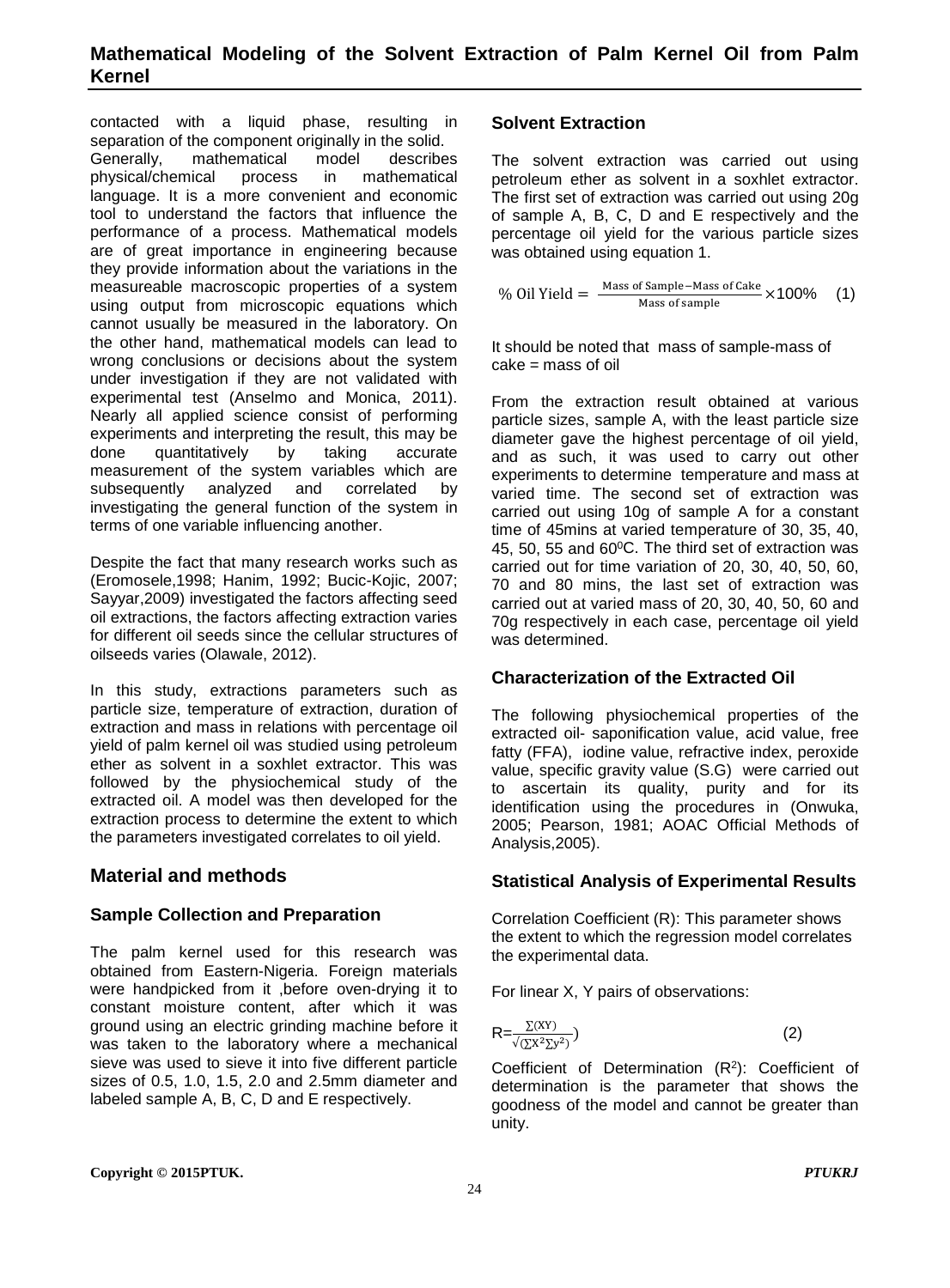$R^2$  = (Correlation Coefficient)<sup>2</sup> Standard Error of Estimate (SEE) For X- estimate (SEXest)

$$
SEXest = \sqrt{\frac{\sum (X - X_{est})^2}{N}}
$$
 (3)

SEYest = 
$$
\sqrt{\frac{\Sigma (Y - Y_{est})^2}{N}}
$$
 (4)

Sum of Squares Regression sum of squares  $(X^2$ reg)

$$
X^2_{reg} = \sum_{Y} \frac{(Y - Y_{est})^2}{Y}
$$
 (6)

Standard deviation (SY)

 $SY = \sqrt{\frac{\sum (Y - Y_{\text{mean}})^2}{N}}$  (7)

#### **Variance (SY2)**

 $SY^2 = \frac{\sum (Y-Y_{\text{mean}})^2}{N-1}$  (8)

Where  $(N-1)$  = degree of freedom V.

$$
S^2_{\text{res}} = \frac{\sum (Y - Y_{\text{est}})^2}{(N-1)(N-2)}
$$
(9)

#### **F-distribution test**

 $F = \frac{SY^2}{S^2 \text{res}}$  $rac{31}{5^2 \text{res}}$  (10)

## **Modelling Methodology**

The Least Square Linear equation was used to generate the model for the behaviour of temperature, particle size and time with oil yield. The coefficient of determination which is the parameter that shows the goodness of the model for the various factors affecting extraction studied was obtained, followed by the coefficient of correlation which shows the extent to which the regression model correlates the experimental data. The estimated error for various parameters was calculated and finally F-value was determined and

**Copyright © 2015PTUK.** *PTUKRJ*

compared with F99 percentile to know if, the variation in the experimental data was significant or by chance. Using the least square linear equation to generate the model for the behaviour of oil yield (Y), with changes in each of the factor of extraction  $(X)$ under study, the least square linear equation was used:

 $Y_{\text{est}} = a_0 + BX$  (11)

Where Y is the % oil yield (the dependent variable), X is the independent variable. a<sub>0</sub> is constant while B is the coefficient of X.The normal to B above will be

$$
\sum Y = a_0 N + B \sum X \tag{12}
$$

$$
\sum XY = a_0 \sum X + B \sum X^2 \tag{13}
$$

Where N is the number of data points Solving equations (12) and (13) simultaneously gives.

$$
a_0 = \frac{(\sum Y)(\sum X^2) - (X)(\sum XY)}{N(\sum X^2) - (\sum X)^2}
$$
 (14)

$$
B = \frac{N(\sum XY) - (\sum X)(\sum Y)}{N(X^2) - (\sum X)^2}
$$
 (15)

#### **Results and Discussion**

#### **Interpretation of Parameters Studied on Oil Yield**

#### **Particle Size Effect on Oil Yield**

Fig. 1 is the experimental result obtained at varied particle sizes of palm kernel for extraction. The particle size relates to the surface area available for extraction and is obviously one of the most important factors for extraction study (Mani, 2007). From Fig.1, as the particle size increases the oil yield decreases; this implies that the rate of transfer of the solvent into the solid mass of smaller particle size is quite rapid compared to the larger particle size. However, the reduction of solid to finer particle size has its limitations. Too fine division may result in packing of solids during extraction; preventing free flow of the solvent through solid bed, in such a case, extraction is more difficult, especially when finely divided solids are treated in an unagitated vessel (Richardson and Harker,2002).It can also be deduced that leaching process is favoured by increased surface per unit volume of solid to be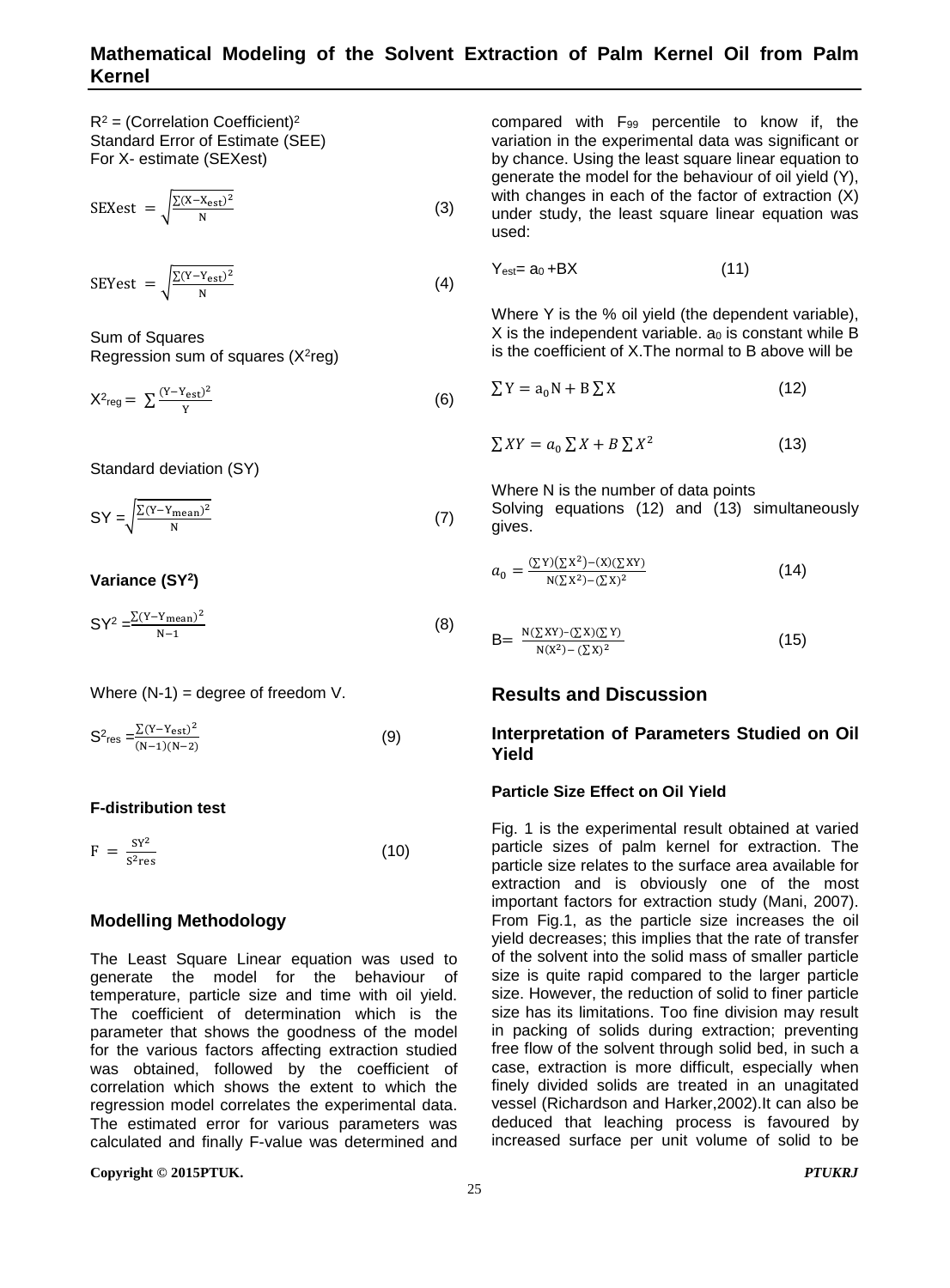leached and by decreased radial distance that must be traversed within the solid, both of which are favoured by decreased particle size (Perry *et al.,* 2003).



**Figure 1: Effect of Particle size on % Oil yield**

#### **Temperature Effects on Extraction of Oil Yield**

Temperature at which extraction is carried out is a very important factor that affects extraction; **Fig. 2** shows increase in oil yields with increased extraction temperature. Higher temperature results in higher solubility of the solute in solvent and it is therefore desired to realize higher solute concentration in the extract (Richardson and Harker, 2002). Although very high temperature operation may not be permissible because unacceptable solvent losses may occur, safety consideration is also important, as such a compromise is necessary in the selection of extraction temperature.



**Figure 2: Effect of Temperature on Oil yield**

#### **Duration of Extraction on Oil Yield**

**Fig. 3** is the experimental result of extraction at varied time. It shows an increase in the oil yield with a corresponding increase in time. This is expected because if the solvent contact duration with the solute is longer, more oil will definitely be extracted. Contact could be by relative motion of solid particles to each other or relatively to the liquid as in dispersed contact (Perry *et al.,* 2003). But in this case the particles are stationary.





#### **Mass of Kernel on Oil Yield**

From the experimental result obtained, **Fig. 4** shows a decrease in the percentage oil yield with increase in mass, it can be deduced from this trend that at a smaller mass the solvent penetrates the palm kernel easily and increases extraction efficiency, compared to larger mass, if same quantity of solvent is used. It shows that the mass transfer rate is higher for small mass. It can also be deduced that leaching process is favoured by increased surface per unit volume of solid to be leached and by decreased radial distance that must be traversed within the solid, both of which are favoured by decreased particle size (Richardson and Harker, 2002).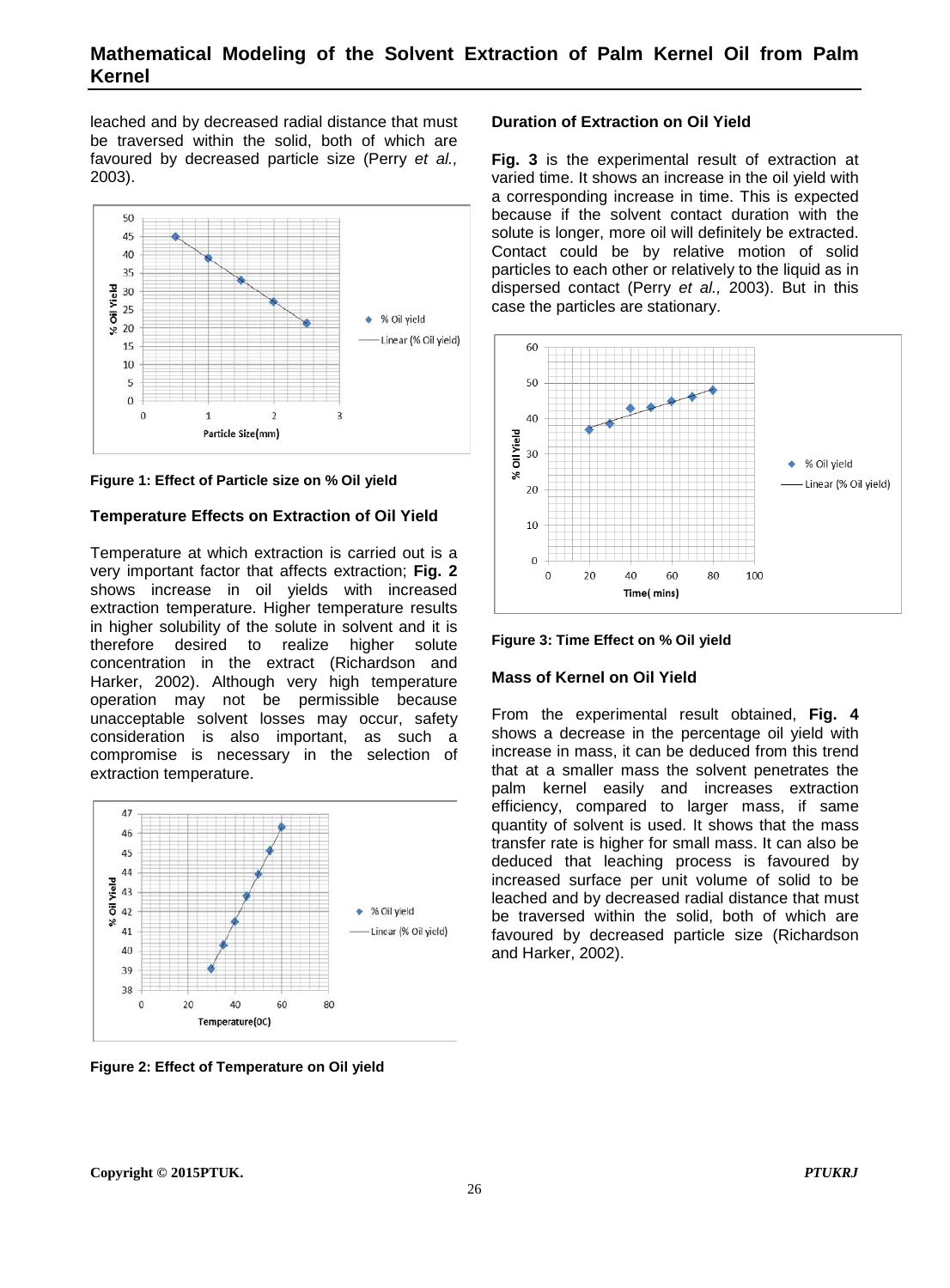## **Mathematical Modeling of the Solvent Extraction of Palm Kernel Oil from Palm Kernel**





#### **Physiochemical Properties of Extracted Oil**

**Table 1** shows the characteristic of the extracted oil for the identification and assessment of the quality and purity of palm kernel oil extracted. The acid value which is the number of milligram of potassium hydroxide KOH required to neutralize the free fatty acid present, was found to be 3.7 mgKOH/g .The saponification value representing the milligram of potassium hydroxide required to change 1g of fat completely to glycerol and potassium soap, was 223 mgKOH/g. Iodine value of 15.00 mgKOH/g was obtained. The iodine value show the degree of unsaturation of the oil and it is expressed as the number of iodine absorbed by 1g of oil, the iodine value show that palm kernel oil is non-drying. The Peroxide Value (PV) of an oil or fat is used as a measurement of the extent to which rancidity reactions have occurred during storage. Other methods are available but peroxide value is the most widely used. A lower number of peroxides indicate a good quality of oil and a good preservation status. It was obtained as 10.3 mEq/kg.

| <b>Saponificat</b><br>ion value<br><b>Acid value</b> |       | 243 (mgKOH/g) |                  |                |         |  |  |
|------------------------------------------------------|-------|---------------|------------------|----------------|---------|--|--|
|                                                      |       |               | $3.70$ (mgKOH/g) | <b>Subhead</b> | Subhead |  |  |
| Free<br>(FFA)                                        | fatty |               | $1.81$ (mgKOH/g) |                |         |  |  |

| <b>Table 2: Statistical Results for Modeling</b>   |                 |          |           |             |  |  |  |  |
|----------------------------------------------------|-----------------|----------|-----------|-------------|--|--|--|--|
| <b>Statistical</b>                                 | <b>Particle</b> | Temperat | Time      | <b>Mass</b> |  |  |  |  |
| analysis                                           | <b>Size</b>     | ure      |           |             |  |  |  |  |
| Coefficient<br>Οf                                  | $-0.1165$       | 0.241    | 0.002     | $-36.448$   |  |  |  |  |
| Variable(B)                                        |                 |          |           |             |  |  |  |  |
| Constant (ao)                                      | 0.4987          | 31.850   | 0.336     | 47.76       |  |  |  |  |
| <b>Coefficient</b><br>οf<br>determination( $R^2$ ) | 0.960           | 0.996    | 0.919     | 0.83        |  |  |  |  |
| Correlation<br>coefficient(R)                      | 0.980           | 0.998    | 0.9589    | 0.91        |  |  |  |  |
| Standard error of<br>P estimate                    | 0.05801         | 0.30741  | 4.93288   | 0.113897    |  |  |  |  |
| Standard error of<br><b>Y-estimate</b>             | 0.002127        | 0.19731  | 0.009336  | 4.2942      |  |  |  |  |
| Regression<br>sum<br>of square                     | 0.00064         | 0.006356 | 0.0012019 | 2.4229      |  |  |  |  |
| Residual<br>sum<br>οf<br>square                    | 0.000023        | 0.2725   | 0.000523  | 129.0808    |  |  |  |  |
| <b>Standard</b><br>deviation                       | 0.0801          | 2.40     | 0.0329    | 4.759       |  |  |  |  |
| Variance                                           | 0.00802         | 6.770224 | 0.001302  | 26.42       |  |  |  |  |
| F-value                                            | 4255            | 147.9576 | 49.79     | 6.1418      |  |  |  |  |
| Degree of freedom                                  | 4               | 6        | 5         | 6           |  |  |  |  |

#### **Interpretations of Model**

#### **Particle Size Model**

Equation 16 represents the model for the correlation between oil yield (Y) and particles size of palm kernel (P) for the solvent extraction of palm kernel oil from palm kernel

 $Y = 0.4987 - 0.1165P$  (16)

In **Table 2** an F-distribution test for particle size model was obtained as 4255 which is greater than F99 i.e. 99th percentile of 5.41 obtained from Fdistribution chart. It can be deduced from this that the model is relatively in order, meaning the variation obtained in the experiment was significant and not by chance. The obtained coefficient of 0.960 or 96.0% shows an acceptable model since the closer it is to unity, the better the model, though it must not be greater than one. An unexplained variation of 4.0% obtained accounts for other factors affecting the extraction at that particle size. The standard error of estimate of 0.05801 and 0.002127 respectively for particle size and oil yield represents the plus and minus error difference between the experimental results and the model. The residual sum of square which gives 0.00002262 accounts for the vertical scatter, this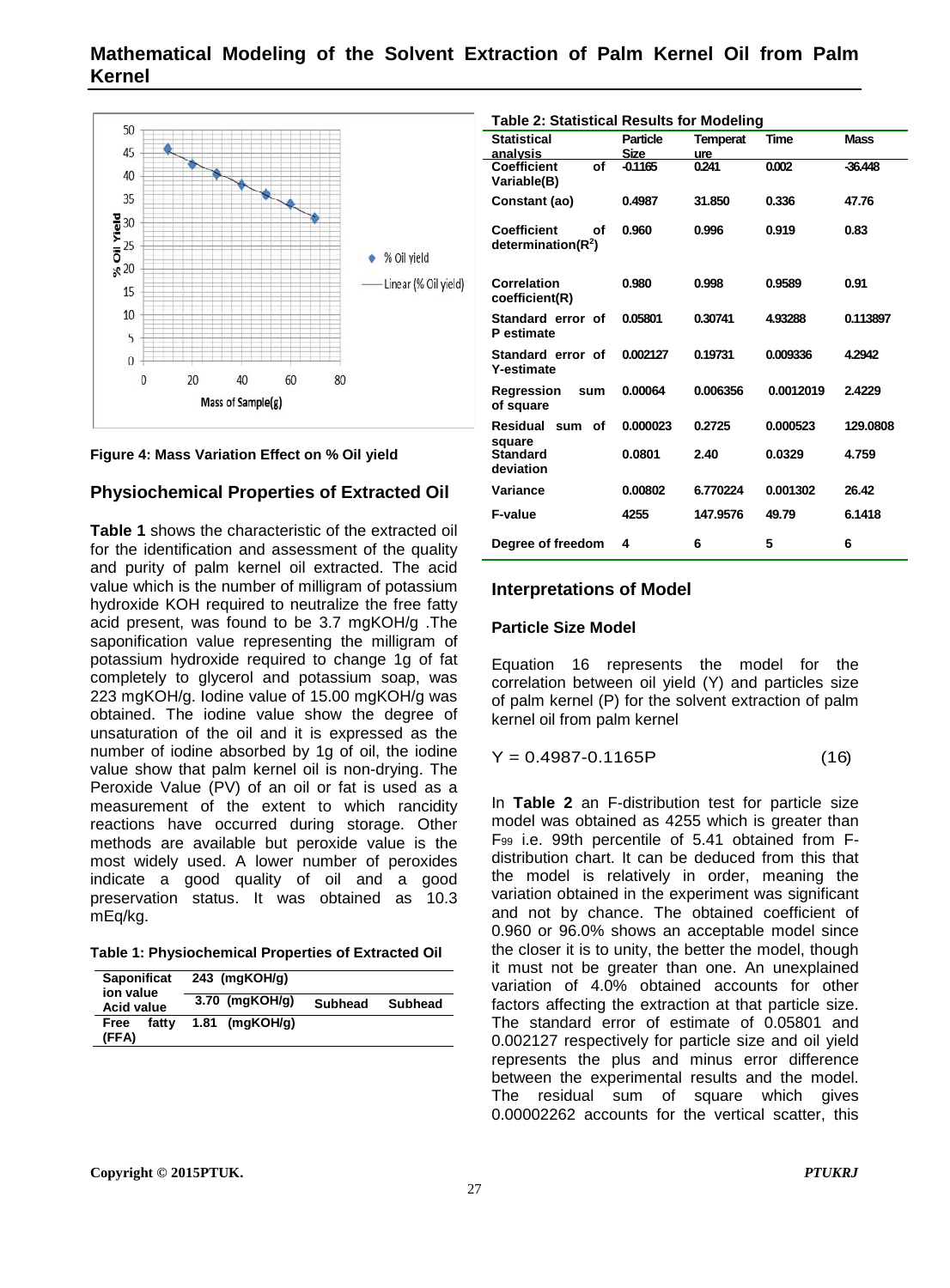value signifies that virtually all the points fall on the line of best fit.

## **Temperature Model**

Equation 17 shows the modeled equation for the temperature (T) effect on oil yield

$$
Y = 31.85 + 0.24T
$$
 (17)

In **Table2**, the statistical analysis of the result of extraction at varied temperature of extraction (T) shows standard error of estimate for temperature and oil yield as 0.30741 and 0.19731respectively, this indicates deviation of the model from the experimental data obtained. The F-value of 147.9576 which is greater than F99 of 3.47 signifies that the variation obtained on the experiment is not by chance. A coefficient of distribution of 0.996 or 99.6% shows a good modeled equation as coefficient of distribution of a model in order should not be more than one or too small. The residual form of square of 0.2725 obtained accounts for the points that don't fall into the line of best fit in the plotted graph. Unexplained variation of 0.4 accounts for others factors affecting extraction at that temperature.

## **Model for Duration of Extraction**

Equation 18 shows the correlation between oil yields with the duration of extraction (t)

$$
Y = 0.336 + 0.002t \tag{18}
$$

An F distribution test for time was obtained as 49.79 which is greater than F99 i.e. 99th percentile obtained from the F – distribution chart. It can also be deduced from this that the model is in order, as such variation obtained in the experimental result was significant and not by chance. The obtained coefficient of distribution of 0.9589 or 95.9% in table2 shows a good model since the closer it is to one the better the model, though it must not be greater than one. An unexplained variation of 4.1% accounts for other parameters that affect the extraction at that temperature. The standard error of estimate of 4.93288 and 0.009336 respectively for time and oil yield represent the plus or minus error different between the experimental result and the model. The result of oil yield is okay while that of the time variable is unacceptable. The residual sum of square of 0.000523 accounts for the vertical

**Copyright © 2015PTUK.** *PTUKRJ*

scatter, this value signifies that virtually all the points falls on line of best fit.

## **Model for Mass of Palm Kernel**

Equation 19 is the model that correlates oil yield with mass of sample (M)

$$
Y = 47.76 - 36.448M \tag{19}
$$

From the statistical analysis of extraction result at varied mass of kernel in **Table 2**, an unexplained variation of 17% for mass ratio was obtained. It can be deduced that other factors has 17% influence on the extraction for mass. The model is a good one owing to the fact that F-value of 6.1418 obtained is greater than the F99 of 3.47 obtained from F-chart. A standard error of estimate of 0.11389 and 4.2942 for mass and oil yield respectively show more error for yield in the modeled equation, this could result from the condition prevailing in the laboratory during experiment or probably error in the measuring instrument used, or lack of adherence to precaution during the mass variations during experiments.

## **Conclusion and Recommendation**

This work has provided deep insight into how varying particles size of palm kernel, temperature of extraction, duration of extraction and mass of palm kernel affects the extraction process of palm kernel oil from palm kernel using solvent extraction method. The physiochemical analysis of the extracted oil obtained confirms that palm kernel oil can be classified as non-drying oil. Furthermore, the modeled equation successfully predicted the correlations between the oil yield and the variables investigated. The model proved acceptable from the statistical analyses of the experimental results obtained. It is therefore recommended that further research should be carried out to investigate other possible factors that may affects the solvent extraction of palm kernel oil from palm kernel aside those investigated in this work.

## **References**

Anselmo B. and Monica G. (2011). Mathematical Modeling in Chemical Engineering: A Tool to Analyse Complex Systems, Numerical Simulations of Physical and Engineering Processes, Prof. Jan Awrejcewicz (Ed.), ISBN: 978-953-307-620-1, InTech, Available from: http://www.intechopen.com/books/numerical